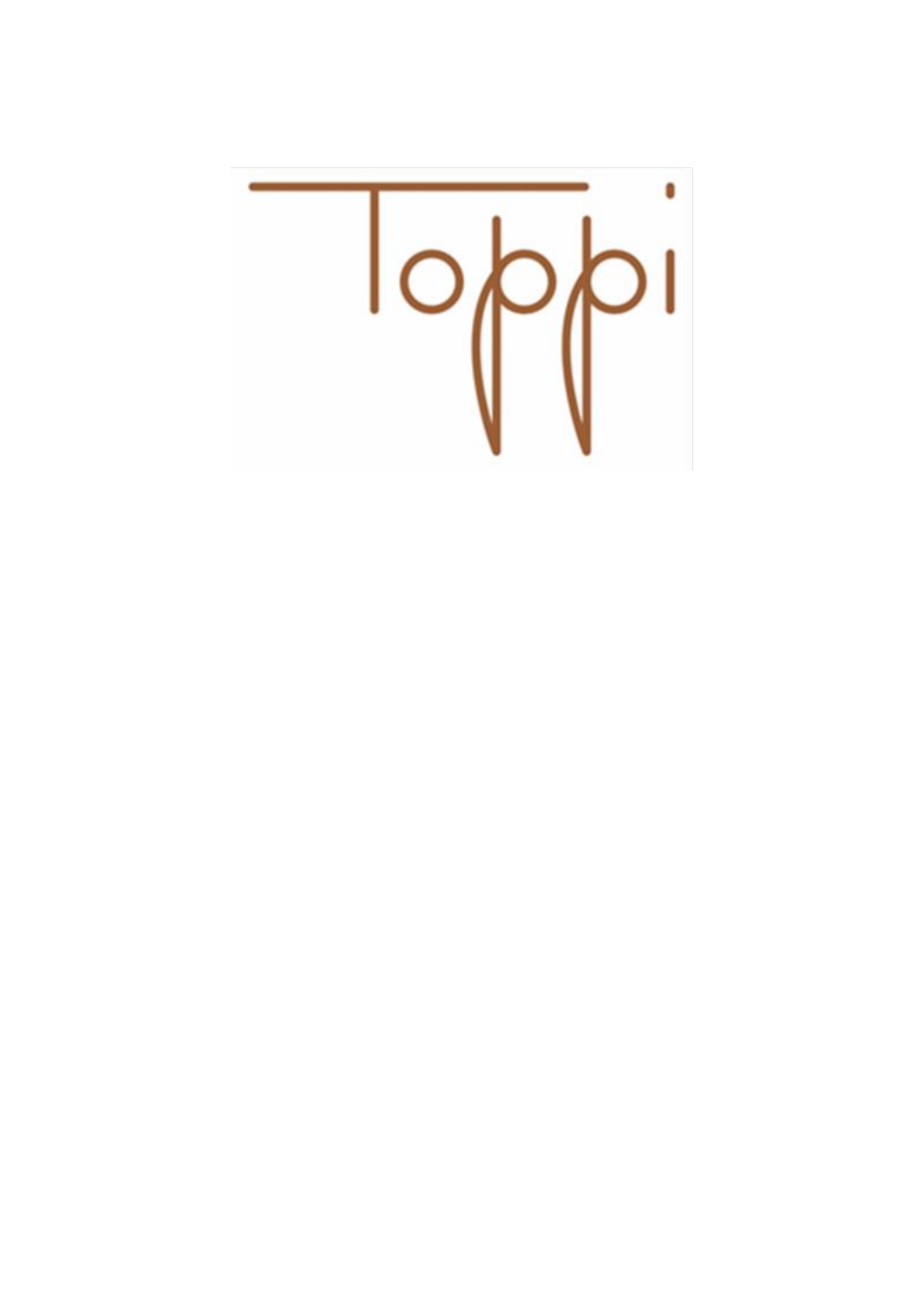### **WINES BY THE GLASS**

| <b>SPARKLING</b>                                                    |                         | 125 ml |    |
|---------------------------------------------------------------------|-------------------------|--------|----|
| NV   Piccini 'Venetian Dress'   Prosecco, Veneto                    | Glera                   | 14     |    |
| NV   Pommery Brut Royal   Champagne                                 | Chard/Pinot N/Pinot M   | 25     |    |
| NV   Pommery Brut Rosè   Champagne                                  | Chard/Pinot N/Pinot M   | 29     |    |
| 2019   Lisa McGuigan 'Black Moscato'   Hunter Valley, NSW           | Muscat/Frantignac       | 15     |    |
| <b>WHITES</b><br>250 ml                                             |                         | 150 ml |    |
| 2019   Santa Margherita   Trentino Alto Adige                       | <b>Pinot Grigio</b>     | 14     | 23 |
| 2018   Derwent Estate   North Hobart, TAS                           | Riesling                | 16     | 26 |
| 2020   Howard   Adelaide Hills, SA                                  | Sauvignon Blanc         | 15     | 25 |
| 2019   Scalunera 'Torre Mora' Etna Bianco   Mt.Etna, Sicilia        | Carricante              | 22     | 34 |
| 2019   Joseph Drouhin Vaudon   Chablis, FRA (B)                     | Chardonnay              | 23     | 37 |
| 2020   Capel Vale 'Regional Series'   Margaret River, WA            | Chardonnay              | 16     | 26 |
| NV   Farnese 'Edizione Bianco'   Abruzzo                            | Pecorino/Grillo/Fiano   | 28     | 41 |
| ORANGE, SKIN CONTACT & MINIMAL INTERVENTION<br>250 ml               |                         | 150 ml |    |
| 2019   Padie Fleur de Cailloux   Roussilion, FRA                    | Grenache Blanc          | 23     | 37 |
| <b>ROSÉ</b><br>250 ml                                               |                         | 150 ml |    |
| 2018   Domaines Royale de Jarras 'Pink Flamingo'   Camargue, FRA    | Grenache Gris           | 15     | 25 |
| 2019   Ultimate Provence   Cotes de Provence, FRA                   | Grenache/Cinsault/Syrah | 18     | 29 |
| 2019   La Chapelle Gordonne   Cotes de Provence, FRA                | Grenache Blanc/Syrah    | 28     | 44 |
| <b>REDS</b><br>250 ml                                               |                         | 150 ml |    |
| 2019   Levantine Hill 'The Coldstream Guard'   Yarra Valley, VIC    | <b>Pinot Noir</b>       | 17     | 27 |
| 2017   Gabriele Scaglione   Langhe, Piemonte                        | <b>Nebbiolo</b>         | 20     | 33 |
| 2016   Piccini Riserva 'Antica Cinta Oro'   Chianti, Toscana        | Sangiovese              | 15     | 25 |
| 2017   Smidge 'La Grenouille'   McLaren Vale, SA                    | Cabernet Sauvignon      | 16     | 26 |
| 2019   Kay Brothers 'Basket Pressed'   McLaren Vale, SA             | Shiraz                  | 17     | 27 |
| 2017   Farnese 'Edizione 5 Autoctoni'   Abruzzo                     | Montepulciano Blend     | 31     | 51 |
| 2013   Famiglia Pasqua 'Black Label'   Amarone Valpolicella, Veneto | Corv/Rond/Moli          | 38     | 59 |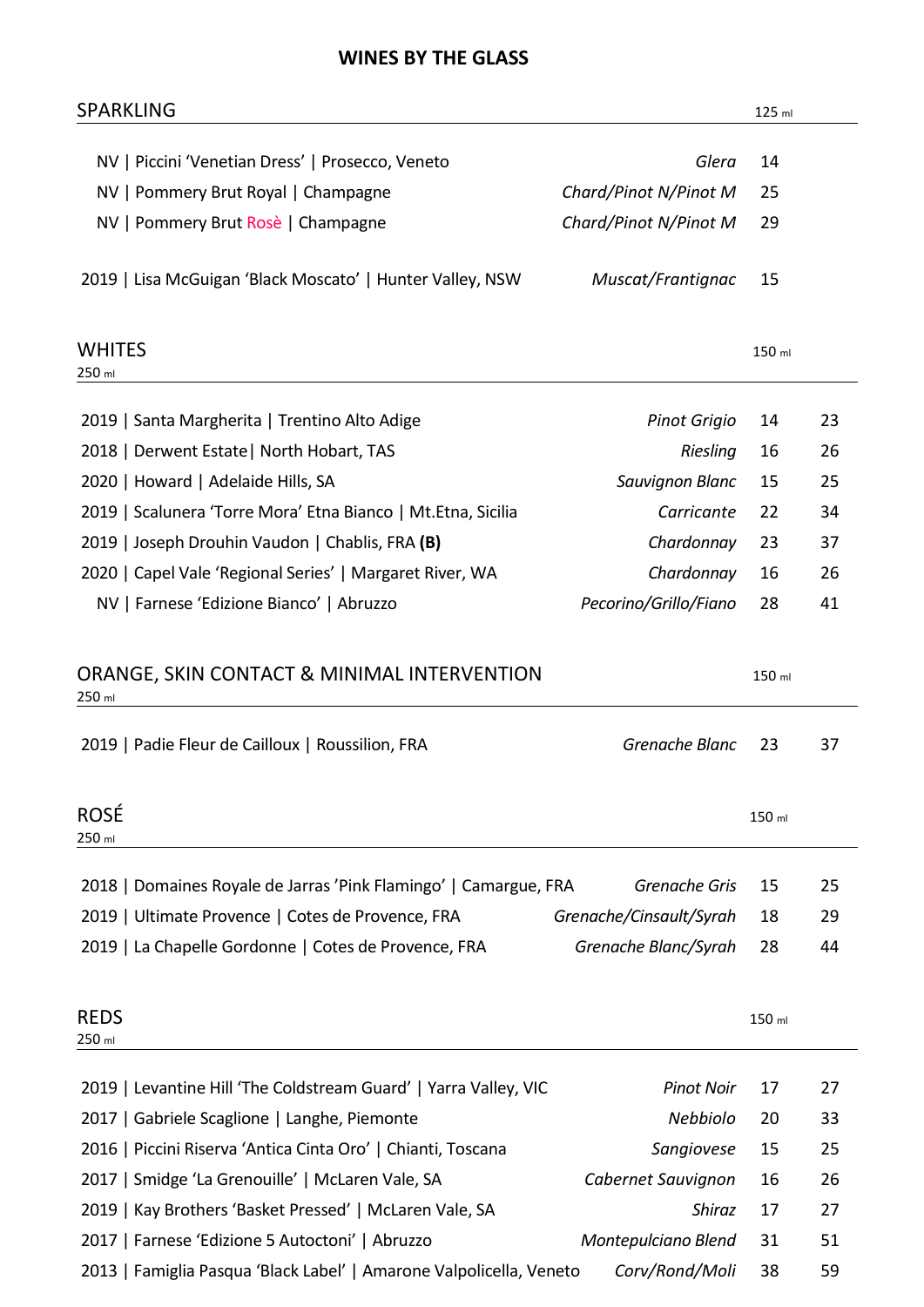### CHARMAT METHOD

This method involves the wine undergoing a secondary fermentation in large, stainless steel tanks. The process of adding yeasts and sugars is the same, but with the process being carried out in large vessels, the wine retains a lot of its fruit forward characteristics.

| NV   Piccini 'Venetian Dress'   Prosecco, Veneto           | Glera               | -67  |
|------------------------------------------------------------|---------------------|------|
| 2020   Hentley Farm ' Blanc de Noir '   Barossa Valley, SA | Grenache/Pinot Noir | - 89 |
| NV   Monte delle Vigne   Parma, Emilia Romagna             | Lambrusco           | 78   |

#### CHAMPENOISE METHOD

This method of sparkling production is completely carried out inside the bottle. The wine is made first and then placed in the bottle, where sugars and yeasts are directly added to initialize fermentation. (Fermentation occurs when yeast "eats" the sugars and converts them to alcohol, naturally creating a by a product of carbon dioxide.) This process allows the yeast to strongly influence the flavours of the wine.

| NV   Bellavista Cuvée Brut   Franciacorta, Lombardia                 | Chard/Pinot N/Pinot B 135 |     |
|----------------------------------------------------------------------|---------------------------|-----|
| 2015   Bellavista 'Teatro alla Scala' Brut   Franciacorta, Lombardia | Chard/Pinot N             | 180 |
|                                                                      |                           |     |
| 2009   Dom Perignon Brut Vintage   Champagne                         | Chard/Pinot N             | 430 |
| NV   Pommery Brut Royal   Champagne                                  | Chard/Pinot N/Pinot M 145 |     |
| NV   Pommery Brut 'Apanage' Blanc de Blanc   Champagne               | Chardonnay                | 170 |
| 2006   Pommery Grand Cru Vintage   Champagne                         | Chard/Pinot N 220         |     |
| NV   Krug Grande Cuvée   Champagne                                   | Chard/Pinot N/Pinot M     | 480 |
| 2004   Pommery 'Cuvee de Prestige Louise'   Champagne                | Chard/Pinot N 510         |     |
| 2008   Louis Roederer 'Cristal'   Champagne                          | Pinot N/Chard             | 570 |
| 2012   Louis Roederer 'Cristal'   Champagne                          | Pinot N/Chard 520         |     |

### ROSÉ CHAMPENOISE METHOD

| NV   Pommery Brut Rosé   Champagne                     | Chard/Pinot N/Pinot M 170 |  |
|--------------------------------------------------------|---------------------------|--|
| 2014   Bellavista Cuvée Rosé   Franciacorta, Lombardia | Chard/Pinot N $178$       |  |
| 2007   Perriet Jouet 'Belle Epoque' Rosé   Champagne   | Chard/Pinot $N$ 530       |  |
| 2005   Dom Perignon Vintage Rosé   Champagne           | Chard/Pinot Nr 890        |  |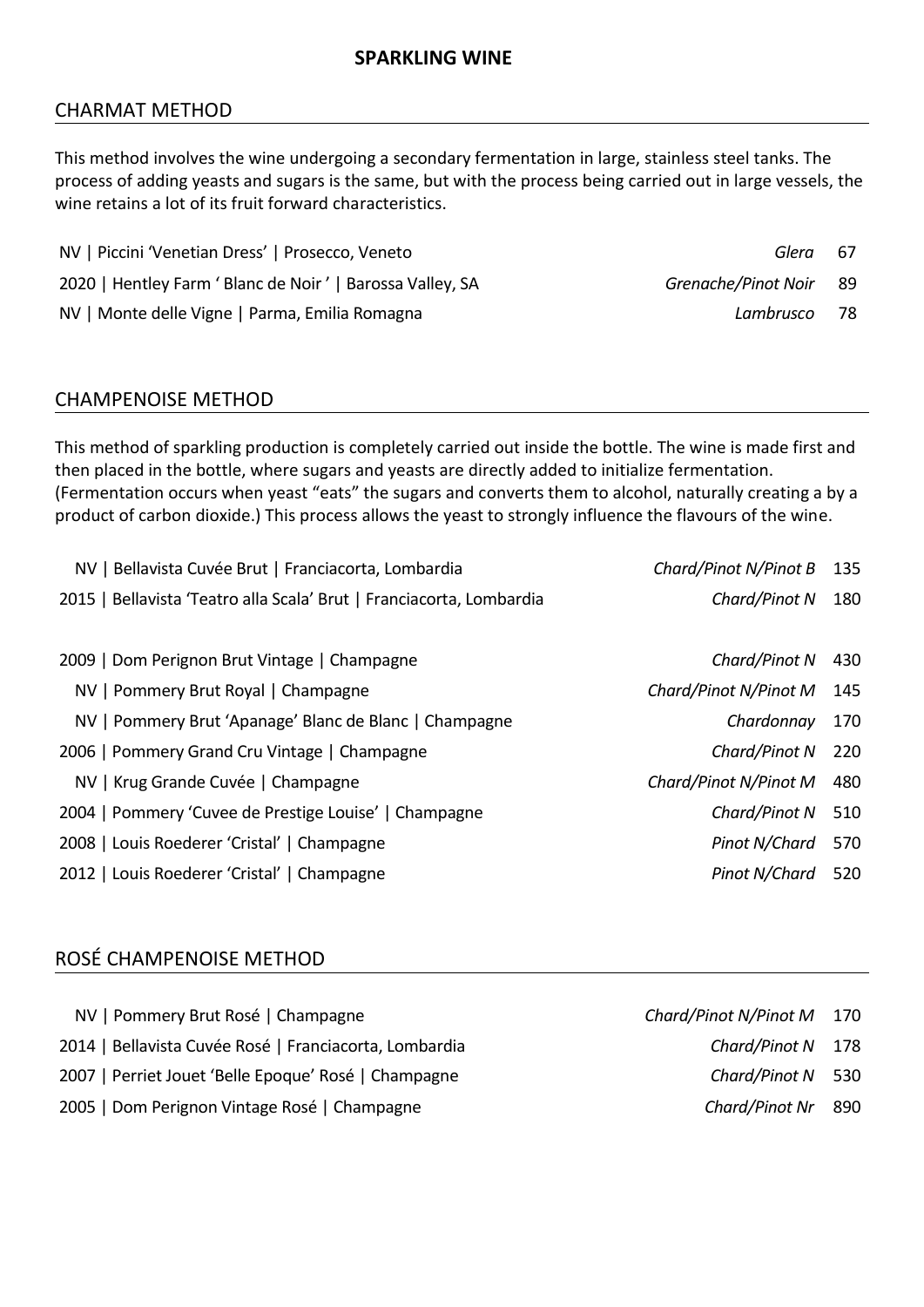### NATIVE VARIETIES

| 2018   Cordero di Montezemolo   Langhe, Piemonte             | Arneis                            | 87  |
|--------------------------------------------------------------|-----------------------------------|-----|
| 2015   Cave Mont Blanc Morgex et de la Salle   Val d'Aosta   | Prie Blanc                        | 92  |
| 2010   Gabriele Scaglione 'Ellis'   Langhe, Piemonte         | Arneis/Chardonnay                 | 135 |
| 2016   Smidge 'The Gruve'   McLaren Vale, SA                 | Gruner Veltliner                  | 72  |
| 2013   Nals Magreid 'Lyra'   Trentino Alto Adige             | Gewurztraminer                    | 81  |
| 2019   Villa Sparina 'Gavi di Gavi'   Piemonte               | Cortese                           | 93  |
| 2019   Scalunera 'Torre Mora' Etna Bianco   Mt.Etna, Sicilia | Carricante                        | 108 |
| 2018   Ca'Liptra 'Kypra'   Castelli di Jesi, Marche (O)      | Verdicchio                        | 90  |
| 2018   Torbrek   Barossa Valley, SA                          | <b>Marsanne</b>                   | 105 |
| 2019   Visentini   Colli Orientali, Friuli                   | Friulano                          | 85  |
| 2017   Pasqua 'Hey French'   Veneto                          | Garganega/Pinot Bianco/Sauv Blanc | 169 |
| NV   Farnese 'Edizione Bianco'   Abruzzo                     | Pecorino/Grillo/Fiano             | 130 |
| 2018   Bio Vio Pigato   Liguria (O)                          | Pigato                            | 93  |
| 2019   Mesa 'Giunco'   Sardegna                              | Vermentino                        | 88  |
| 2019   Macchialupa   Tufo, Campania                          | Greco di Tufo                     | 81  |
| 2018   Tenuta Ulisse   Abruzzo                               | Pecorino                          | 74  |
| 2019   Cecilia Beretta ' Brognoligo 'Soave Classico   Veneto | Garganega                         | 80  |
| 2019   Cielo e Terra '3 Passo Bianco'   Puglia (O V)         | Fiano/Chardonnay                  | 69  |

### RIESLING | KERNER

| 2018   Derwent Estate   North Hobart, TAS                        | Riesling        | 75  |
|------------------------------------------------------------------|-----------------|-----|
| 2018   Bream Creek   Maria Island, TAS                           | Riesling        | 87  |
| 2018   Rippon 'Mature Vine'   Central Otago, NZ (B)              | Riesling        | 141 |
| 2019   Mount Langi Ghiran 'Talus'   Grampians, VIC               | Riesling        | 84  |
| 2019   St. Michael Eppan 'Montiggl'   Alto Adige                 | Riesling        | 129 |
| 2013   Sylvie Spielmann 'Kanzelberg' Grand Cru   Alsace, FRA (O) | <b>Riesling</b> | 167 |
| 2018   Kellerei Bozen   Sudtirol Alto Adige, Trentino            | Kerner          | 95  |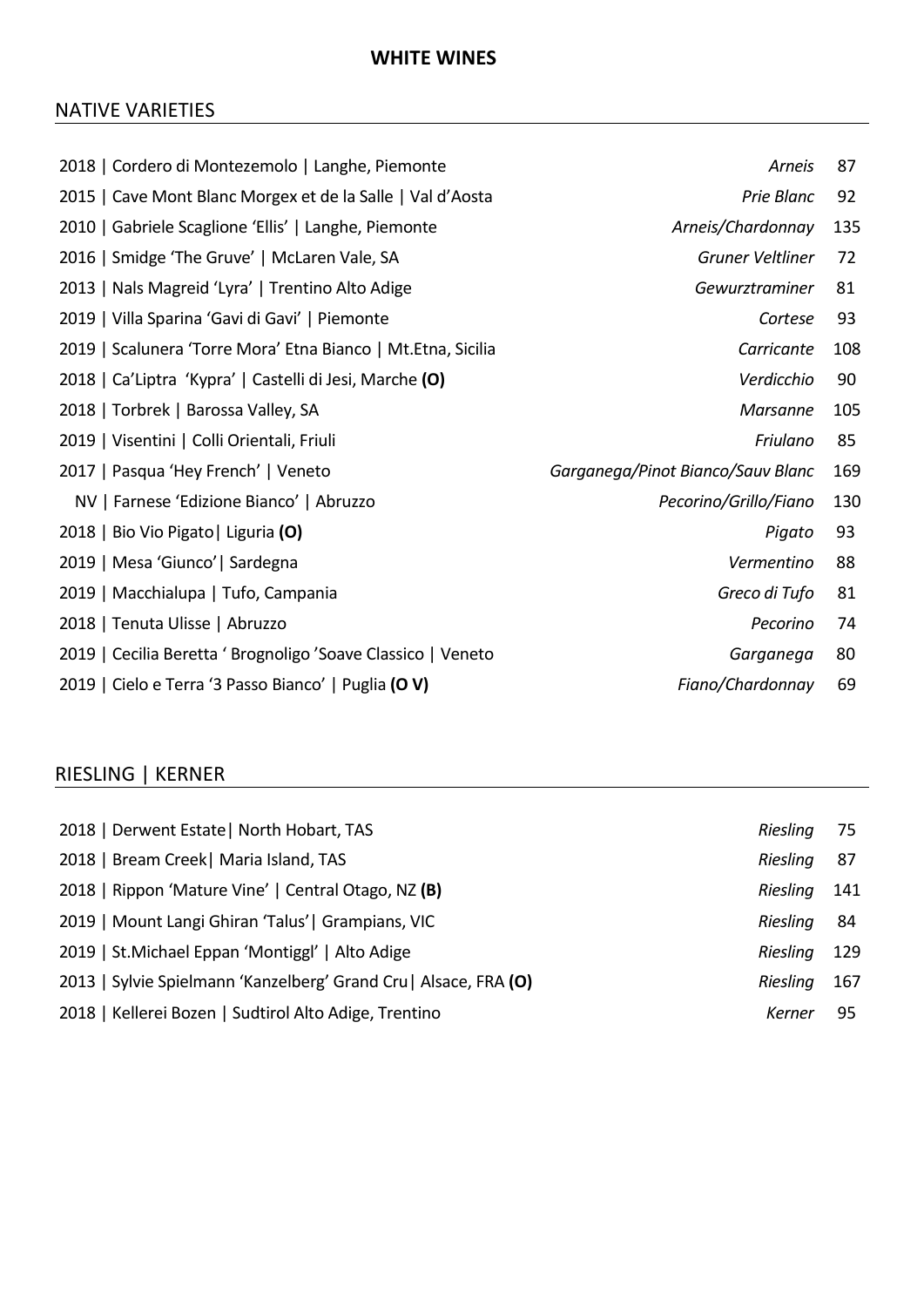#### **WHITE WINES**

## SAUVIGNON BLANC | SEMILLON | CHENIN BLANC

| 2020   Howard   Adelaide Hills, SA                                   | Sauvignon Blanc 67     |     |
|----------------------------------------------------------------------|------------------------|-----|
| 2019   Livon   Collio, Friuli Venezia Giulia                         | Sauvignon Blanc        | 75  |
| 2020   Alan McCorkindale   Marlbourough, NZ                          | Sauvignon Blanc 81     |     |
| 2018   Chateau de Sancerre 'AOC'   Loire, FRA                        | Sauvignon Blanc        | 139 |
| 2018   Bimbadgen 'McDonalds Rd' Single Vineyard   Hunter Valley, NSW | Semillion              | 99  |
| 2020   Pierro 'L.T.C.'   Margaret River, WA                          | Semillion/Sauv B/Chard | 79  |
| 2014   Chateau de la Roche 'Cuvee' Colette'   Loire, FRA             | Chenin Blanc           | 105 |

## CHARDONNAY | CHARDONNAY BLEND

| 2019   Joseph Drouhin Vaudon   Chablis, FRA (B)                                       | Chardonnay | 110 |
|---------------------------------------------------------------------------------------|------------|-----|
| 2017   Domaine Vocoret et Fils 'Cuvee Etain' Cru   Chablis, FRA   Chablis, FRA        | Chardonnay | 165 |
| 2015   Domaine Vocoret et Fils 'Valmur' Grand Cru   Chablis, FRA                      | Chardonnay | 320 |
| 2018   Domaine Remi Jobard 'En Luraule' Meursault   Chablis, FRA                      | Chardonnay | 390 |
| 2016   Bret Brothers La Soufrandiere Climat 'La Bonnode' Saint Veran   Burgundy, FRA  | Chardonnay | 380 |
| 2017   Domaine Arnauld Baillot 'Vieilles Vignes' Chassagne Montrachet   Burgundy, FRA | Chardonnay | 360 |
| 2018   Fasoli Gino 'Perantoine'   Veneto (B V)                                        | Chardonnay | 81  |
| 2019   Josef Chromy   Launceston, TAS                                                 | Chardonnay | 60  |
| 2015   Bricco Maiolica 'Pensiero Infinito'   Langhe, Piemonte                         | Chardonnay | 245 |
| 2015   Bellavista Convento Santissima Annunciata   Lombardia                          | Chardonnay | 195 |
| 2017   Gaja & Rey   Langhe, Piemonte                                                  | Chardonnay | 655 |
| 2019   Pierro   Margaret River, WA (B)                                                | Chardonnay | 194 |
| 2018   Leeuwin Estate 'Art Series'   Margaret River, WA                               | Chardonnay | 229 |
| 2019   Yering Station 'Village'   Yarra Valley, VIC                                   | Chardonnay | 71  |
| 2017   Jones Road 'Nepean'   Mornington Peninsula, VIC                                | Chardonnay | 98  |
| 2019   Bannockburn   Geelong, VIC                                                     | Chardonnay | 135 |
| 2018   Serafino 'Sharktooth' Wild Ferment   McLaren Vale, SA                          | Chardonnay | 96  |
| 2017   Levantine Hill 'Estate Range'   Yarra Valley, VIC                              | Chardonnay | 141 |
| 2020   Capel Vale 'Regional Series'   Margaret River, WA                              | Chardonnay | 73  |
| 2017   Xanadu 'Stevens Road'   Margaret River, WA                                     | Chardonnay | 182 |
| 2019   Church Road 'Grand Reserve'   Hawkes Bay, NZ                                   | Chardonnay | 125 |
| 2013   Church Road 'Tom McDonald'   Hawkes Bay, NZ                                    | Chardonnay | 270 |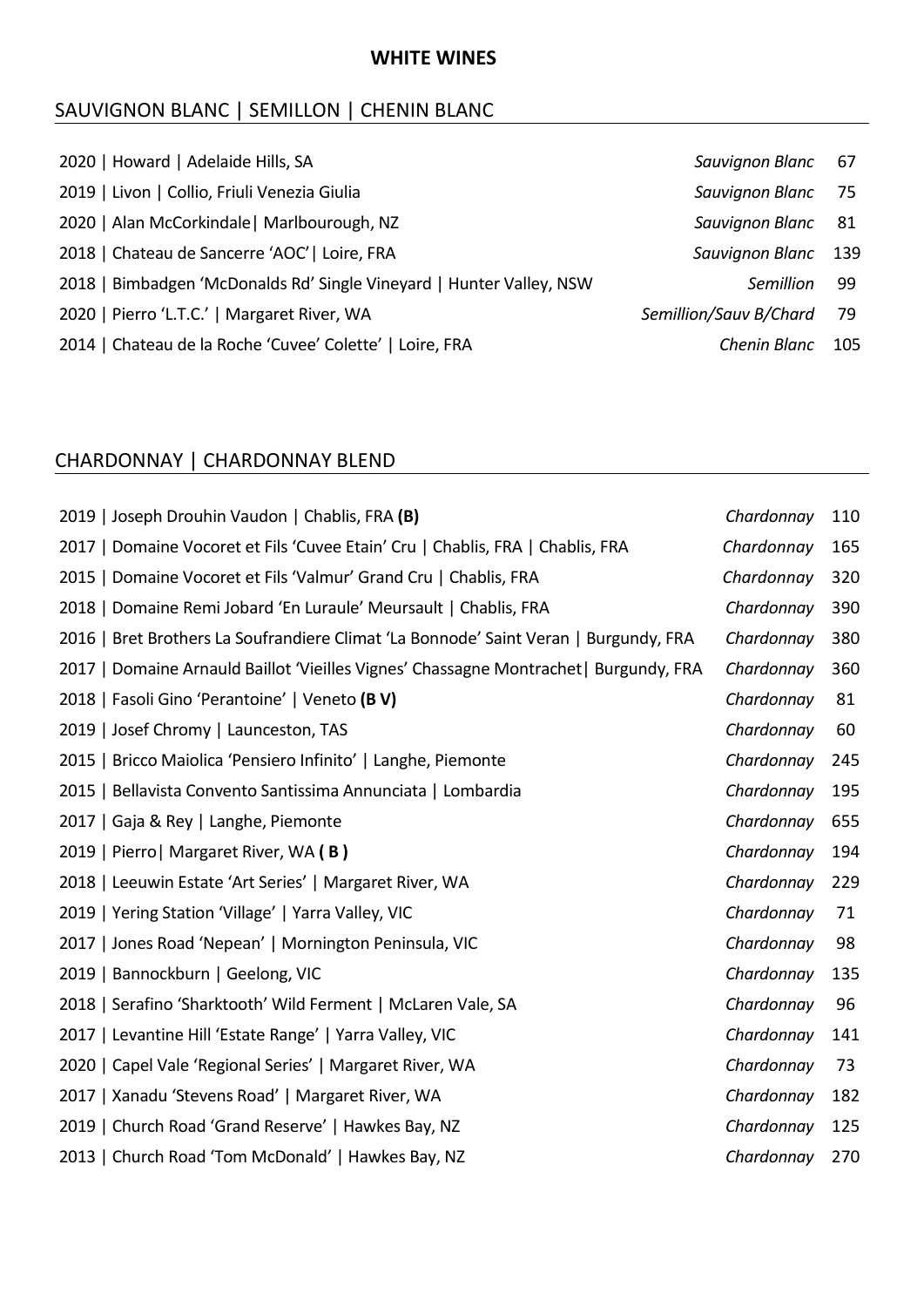#### **WHITE WINES**

### PINOT GRIGIO | PINOT GRIS | PINOT BIANCO

| 2018   Tenuta Maccan   Friuli, Italy                       | Pinot Grigio 65  |  |
|------------------------------------------------------------|------------------|--|
| 2019   Santa Margherita   Trentino Alto Adige              | Pinot Grigio 69  |  |
| 2019   Ostler' Audrey's ' North Otago, NZ                  | Pinot Gris 87    |  |
| 2019   St. Michael-Eppan 'Anger'   South Tyrol, Alto Adige | Pinot Grigio 129 |  |
| 2018   Kellerei Bozen   Trentino Alto Adige                | Pinot Bianco 78  |  |

### **ORANGE | SKIN CONTACT & MINIMAL INTERVENTION WINES**

For those wanting to try something different, this are wines made by leaving the grape skins and seeds in contact with the juice, creating a deep orange hued finished product, often unfiltered. On the palate, they're big, dry and textured...amazing with food.

| 2019   Lunaria 'Ramoro'   Abruzzo (O B V)                 | <b>Pinot Grigio</b> | 88  |
|-----------------------------------------------------------|---------------------|-----|
| 2018   Rochford   Yarra Valley, VIC                       | <b>Pinot Gris</b>   | 69  |
| 2019   Orriu 'Sulle Bucce'   Sardegna                     | Vernaccia           | 99  |
| 2019   Padie Fleur de Cailloux   Roussilion, FRA          | Grenache Blanc      | 103 |
| 2018   Smidge 'Pedra Branca' Pet Nat   Adelaide Hills, SA | Sauvignon Blanc     | 85  |
| 2007   Gravner 'Anfora'   Friuli Venezia Giulia           | Ribolla Gialla      | 240 |
| 2016   Visintini 'Amphora'   Friuli Venezia Giulia        | Friulano            | 127 |
| 2018   Podere Pradarolo 'Vej'   Emilia Romagna (O B)      | Malvasia            | 90  |
| 2018   De Fermo 'Launegild'   Abruzzo                     | Chardonnay          | 130 |
|                                                           |                     |     |

### **ROSÉ WINES**

Rosé happens when the skins of red grapes touch wine for only a short time. Where some red wines ferment for weeks at a time on red grape skins, rosé wines are stained red for just a few hours.

| 2019   Levantine Hill 'The Coldstream Guard'   Yarra Valley, VIC   | Pinot Noir 77               |      |
|--------------------------------------------------------------------|-----------------------------|------|
| 2018   Domaines Royale de Jarras 'Pink Flamingo'   Camargue, FRA   | Grenache Gris               | - 74 |
| 2019   Ultimate Provence   Cotes de Provence, FRA                  | Grenache/Cinsault/Syrah     | 85   |
| 2019   La Chapelle Gordonne   Cotes de Provence, FRA               | Grenache Blanc/Syrah 130    |      |
| 2019   Pasqua '11 Minutes'   Veneto                                | Corv/Treb/Syrah/Carmenere   | 69   |
| 2018   Domaines Ott 'Clos Mireille Coeur de Grain'   Provence, FRA | Grenache/Cinsault/Syrah 174 |      |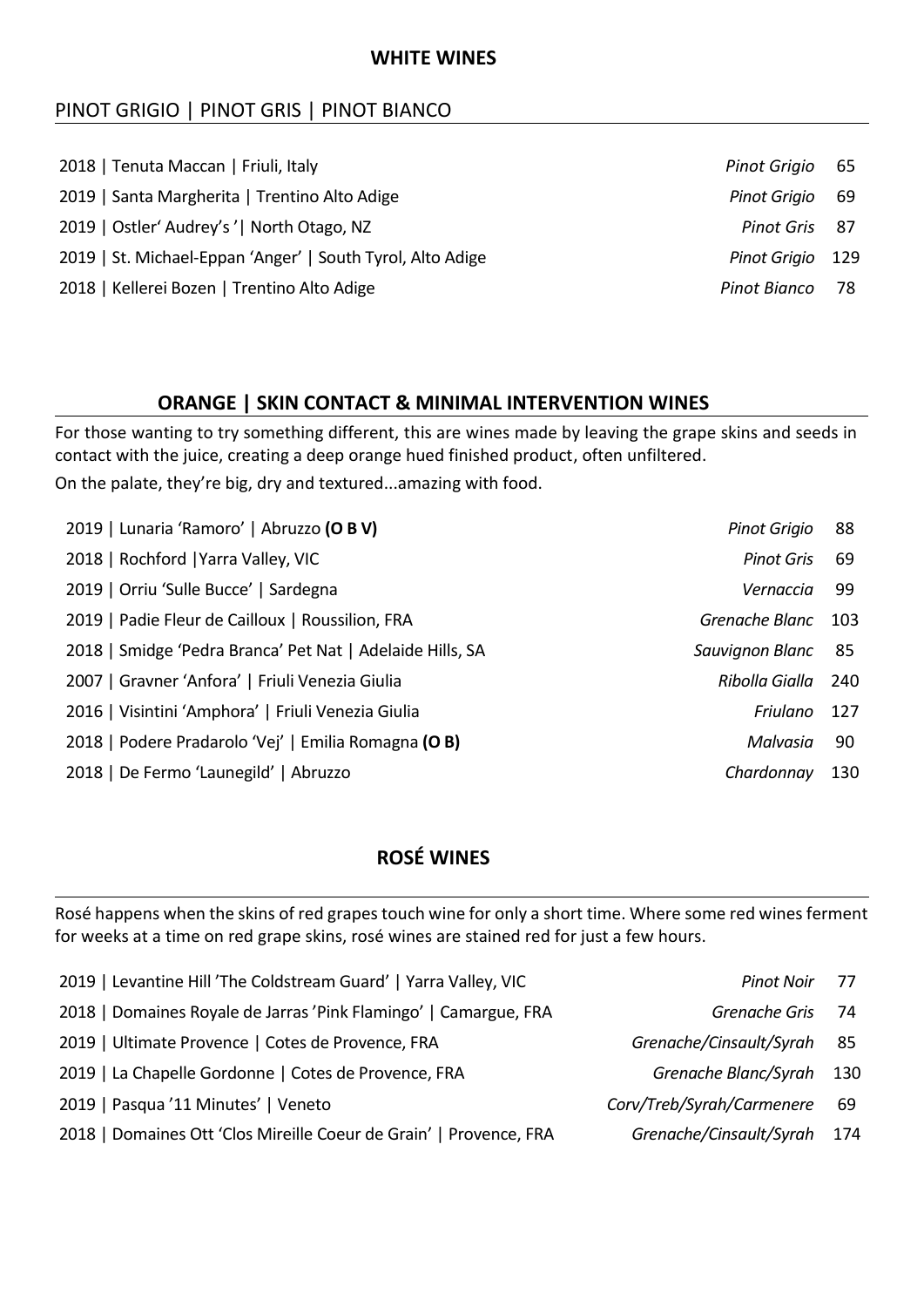### NATIVE VARIETIES

| 2017   Vigneti Repetto Rosso   Piemonte                     | Barbera/Croatina 75                     |     |
|-------------------------------------------------------------|-----------------------------------------|-----|
| 2016   Wiegner 'Tre Terre'   Etna Rosso, Sicilia            | Nerello Mascalese/Nerello Cappuccio 125 |     |
| 2017   Cordero Montezemolo   Dolcetto d'Alba, Piemonte      | Dolcetto                                | 87  |
| 2018   Seghesio   Barbera d'Alba, Piemonte                  | Barbera                                 | 97  |
| 2016   Mesa 'Moro'   Cannonau, Sardinia                     | Cannonau                                | 99  |
| 2016   Cusumano 'Benuara'   Sicilia                         | Nero d'Avola                            | 89  |
| 2019   Cielo e Terra '3 Passo Rosso'   Puglia (O)           | Negroamaro/Sangiovese                   | 69  |
| 2016   Vigneti del Salento 'Leggenda'   Puglia              | Primitivo                               | 165 |
| 2018   Le Vigne di Sammarco   Puglia                        | Negroamaro                              | 72  |
| 2013   Fattoria Colsanto   Sagrantino di Montefalco, Umbria | Sagrantino                              | 112 |
| 2012   Vesevo Taurasi 'Ensis' Limited Release   Campania    | Aglianico                               | 119 |
|                                                             |                                         |     |

# PINOT NOIR | PINOT NERO | GAMAY | MEUNIER

| 2017   Maison Thorin 'La Perdrisette' Beaujolais Villages   Beaujolais, FRA      | Gamay             | 60  |
|----------------------------------------------------------------------------------|-------------------|-----|
| 2020   Oakridge   Yarra Valley, VIC (V)                                          | Meunier           | 81  |
| 2019   Kellerei Bozen   Alto Adige, Trentino                                     | Pinot Nero        | 87  |
| 2019   Levantine Hill 'The Coldstream Guard'   Yarra Valley, VIC                 | <b>Pinot Noir</b> | 79  |
| 2018   Yering Station 'Laura Barnes' Single Vineyard   Yarra Valley, VIC         | <b>Pinot Noir</b> | 167 |
| 2018   Louis Jadot 'Couvent des Jacobins'   Burgundy, FRA                        | <b>Pinot Noir</b> | 91  |
| 2019   Riverdale Estate   Coal River, TAS                                        | Pinot Noir        | 79  |
| 2018   Domaine Arnauld Baillot 'Vieilles Vignes'   Nuit S. George, Burgundy, FRA | Pinot Noir        | 330 |
| 2015   Joseph Drouhin Gevrey Chambertin   Burgundy, FRA                          | Pinot Noir        | 260 |
| 2017   Jones Road 'Nepean'   Mornington Peninsula, VIC                           | Pinot Noir        | 115 |
| 2019   Yabbi Lake Single Vineyard   Mornington Peninsula, VIC                    | Pinot Noir        | 159 |
| 2018   Craggy Range 'Aroha'   Martinborough, NZ                                  | Pinot Noir        | 230 |
| 2016   Ostler 'Caroline's'   North Otago, NZ                                     | Pinot Noir        | 145 |
| 2014   Alan McCorkindale ' Single Barrel'   Waipara Valley, NZ                   | Pinot Noir        | 165 |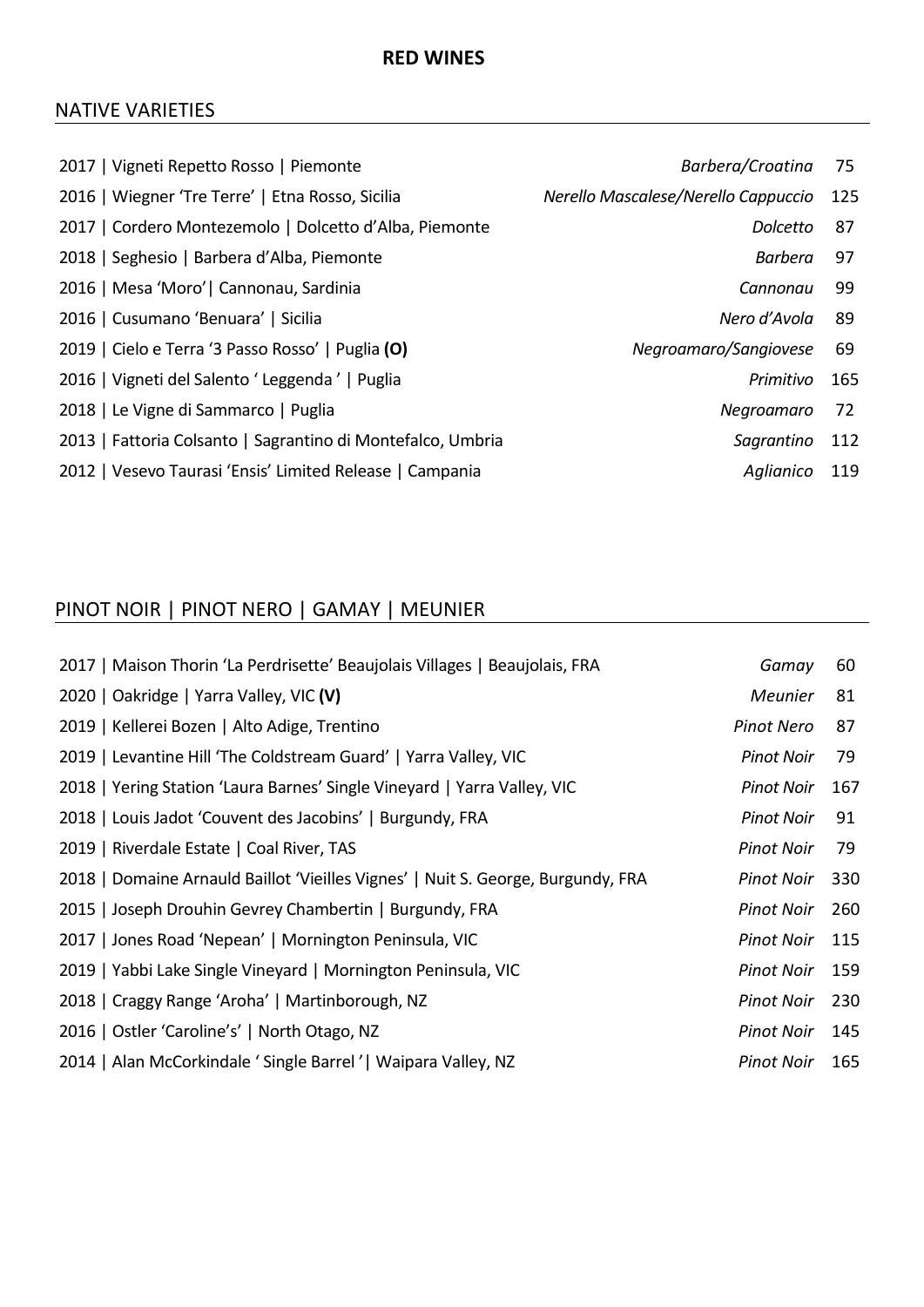### SANGIOVESE | SANGIOVESE BLEND

## NEBBIOLO | NEBBIOLO BLEND

| 2018   Tenuta Mara 'Guiry Bio Dynamic'   Romagna                     | Sangiovese Rubicone 105      |     |
|----------------------------------------------------------------------|------------------------------|-----|
| 2016   Vigneti Vallorani 'Polisia' Rosso Piceno Superiore   Marche   | Sangiovese/Montepulciano     | 81  |
| 2014   Bibi Graetz Testamatta 'Soffocone di Vincigliata'   Toscana   | Sangiovese/Canaiolo/Colorino | 152 |
| 2013   Poggio Mandorlo 'La Querce'   Montecucco, Toscana             | Sangiovese                   | 118 |
| 2016   Querce Bettina   Rosso di Montalcino, Toscana                 | Sangiovese                   | 109 |
| 2016   Piccini Riserva 'Antica Cinta Oro'   Chianti, Toscana         | Sangiovese                   | 71  |
| 2014   Piccini Brunello   Brunello di Montalcino, Toscana            | Sangiovese                   | 160 |
| 2013   Querce Bettina 'Riserva'   Brunello di Montalcino, Toscana    | Sangiovese                   | 330 |
| 2015   Valdapiatta 'Alfiero'   Vino Nobile di Montepulciano, Toscana | Sangiovese                   | 179 |
| 2010   La Fornace 'Riserva'   Brunello di Montalcino, Toscana        | Sangiovese                   | 550 |
| 2012   Villa al Cortile 'Riserva'   Brunello di Montalcino, Toscana  | Sangiovese                   | 240 |
| NV   Cinquesegni 'Il Segno'   Multiregional, ITA                     | Sangiovese Blend             | 185 |
|                                                                      |                              |     |

| 2016   Gaja   Barbaresco, Piemonte                                   | Nebbiolo 570                |     |
|----------------------------------------------------------------------|-----------------------------|-----|
| 2017   Gaja 'Sito Moresco'   Langhe, Piemonte                        | Nebbiolo/Barbera/Merlot 210 |     |
| 2017   Gabriele Scaglione   Langhe, Piemonte                         | Nebbiolo                    | 98  |
| 2016   Cordero di Montezemolo 'Monfalletto' Barolo   Piemonte        | Nebbiolo                    | 248 |
| 2008   Seghesio 'Pajana' Barolo Riserva   Piemonte                   | Nebbiolo                    | 320 |
| 2016   Enrico Rivetto Barolo   Serralunga, Piemonte                  | Nebbiolo                    | 198 |
| 2011   Gabriele Scaglione 'Passione di Re' Barolo Riserva   Piemonte | Nebbiolo                    | 299 |
| 2014   Luciano Sandrone 'Le Vigne' Barolo   Piemonte                 | Nebbiolo                    | 398 |
|                                                                      |                             |     |

### MOLINARA | CORVINA | RONDINELLA

| 2018   Fasoli Gino   Valpolicella, Veneto (O B V)                              | Corv/Rond/Moli 77  |  |
|--------------------------------------------------------------------------------|--------------------|--|
| 2017   Fasoli Gino 'La Corte del Pozzo' Ripasso   Valpolicella, Veneto (O B V) | Corv/Rond/Moli 132 |  |
| 2013   Famiglia Pasqua 'Black Label'   Amarone Valpolicella Classico, Veneto   | Corv/Rond/Moli 165 |  |
| 2008   Cecilia Beretta Riserva   Amarone Valpolicella Classico, Veneto         | Corv/Rond/Moli 210 |  |
| 2012   Masi 'Costasera' Riserva   Amarone Valpolicella, Veneto                 | Corv/Rond/Moli 320 |  |
| 2011   Masi 'Mazzano'   Amarone Valpolicella, Veneto                           | Corv/Rond/Moli 540 |  |
| 2006   Famiglia Pasqua 'Anniversary'   Amarone Valpolicella, Veneto            | Corv/Rond/Moli 470 |  |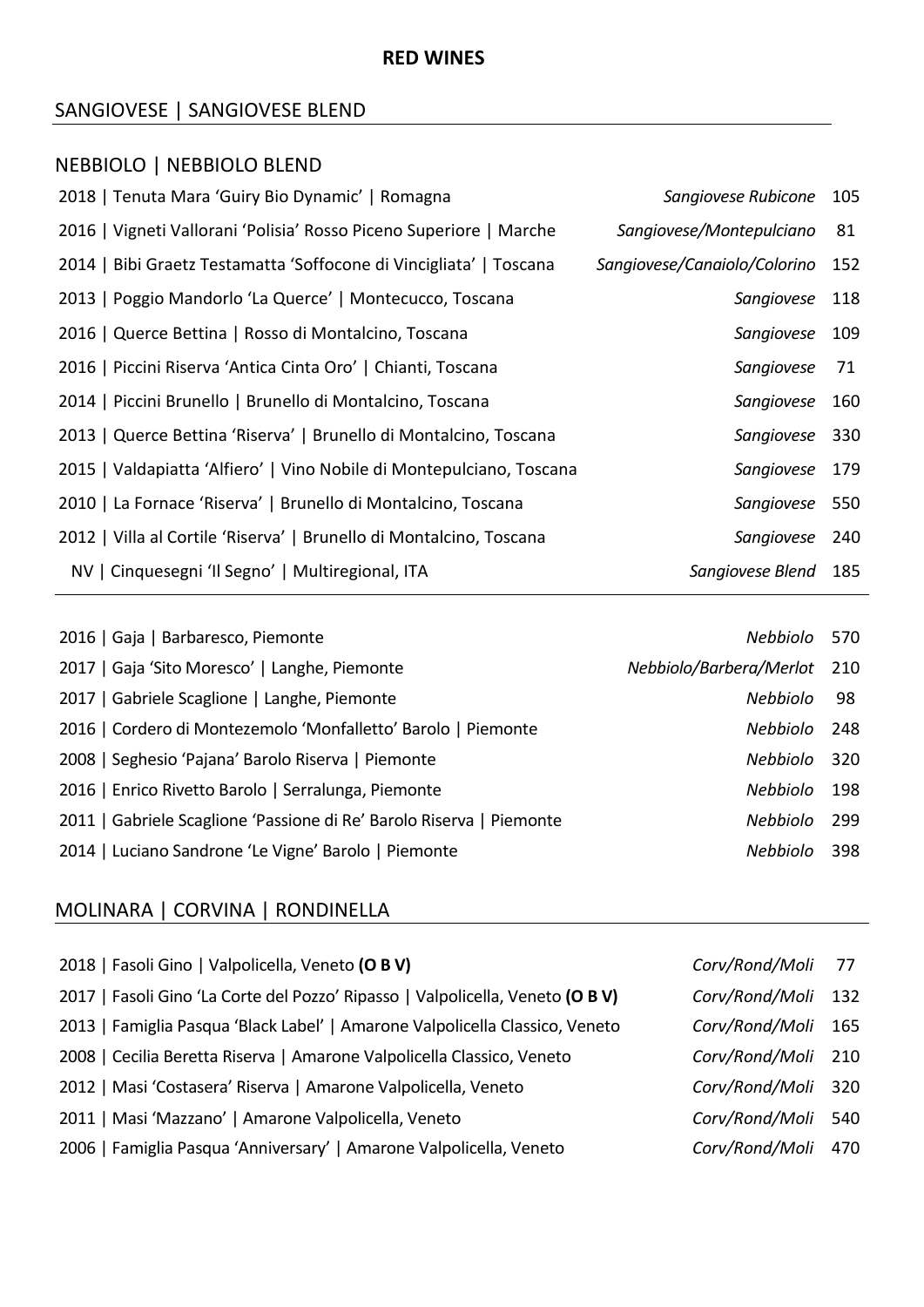#### **RED WINES**

#### MONTEPULCIANO | MONTEPULCIANO BLEND

 | Tenuta Ulisse 'Amaranta' |Abruzzo *Montepulciano* 97 NV | Tenuta Ulisse '10 Vendemmie' |Abruzzo *Montepulciano* 185 | Vigneti Vallorani 'Kone' Piceno Superiore| Marche *Montepulciano/Sangiovese* 131 | Farnese 'Edizione 5 Autoctoni' | Abruzzo *Montepulciano Blend* 152

#### CABERNET | MERLOT | BLEND

2017 | Livon | Collio, Friuli Venezia Giulia *Cabernet Franc* 75 2015 | Chateau de la Roche | Loire, FRA *Cabernet Franc* 105 2006 | Reschke 'Bos' | Coonawarra, SA *Cabernet Sauvignon* 125 2015 | Montecariano 'Puntara' | Veneto *Cabernet Sauvignon* 152 2019 | Xanadu | Margaret River, WA *Cabernet Sauvignon* 87 2017 | Smidge 'La Grenouille' | McLaren Vale, SA *Cabernet Sauvignon* 74 2016 | Henschke 'Abbots Prayer' | Adelaide Hills, SA *Cab Sauv/Merlot* 210 2014 | Tenuta San Guido 'Sassicaia'| Bolgheri, Toscana *Cab Sauv/Cab Franc* 1200 2016 | Tenuta San Guido 'Sassicaia'| Bolgheri, Toscana *Cab Sauv/Cab Franc* 1600 2015 | Elderton Elite Single Vineyard 'Ashmead' | Barossa Valley, SA *Cabernet Sauvignon* 210 2017 | Moss Wood | Margaret River, WA *Cabernet Sauvignon* 230 2017 | Gaja Ca' Marcanda 'Promis' | Toscana *Merlot/Syrah/Sangiovese* 165 2017 | Moss Wood 'Ribbon Vale' | Margaret River, WA *Merlot* 110 2015 | Chateau Du Vallier AOC | Cotes de Bordeaux, FRA *Merlot/Cab Sauv/Cab Franc* 105 2014 | Clos Cantenac 'Saint Emilion Grand Cru' | Bordeaux, FRA *Merlot/Cab Franc/Cab Sauv* 240 2016 | Pasqua 'Passione & Sentimento' | Veneto *Merlot/Corvina* 75 2009 | Orlando 'Jacaranda Ridge' | Coonawarra, SA *Cabernet Sauvignon* 270

#### GSM BLEND (GRENACHE | SHIRAZ | MATARO)

| 2016   Haselgrove Origin 'Vine Sean'   McLaren Vale, SA      | Grenache 85                  |     |
|--------------------------------------------------------------|------------------------------|-----|
| 2015   Domaine de FontSane 'Cuvee Tradition'   Gigondas, FRA | Grenache/Syrah/Mouv/Cins 152 |     |
| 2019   Hentley Farm 'the Old Legend'   Barossa Valley, SA    | Grenache 139                 |     |
| 2017   Smidge 'St Brioc'   Barossa Valley, SA                | Grenache/Carignan 69         |     |
| 2013   Marrenon 'Gardarem'   Luberone, Rhone                 | Grenache 210                 |     |
| 2019   Gemtree 'Small Batch'   McLaren Vale, SA (O)          | Mataro                       | 116 |

- -
- -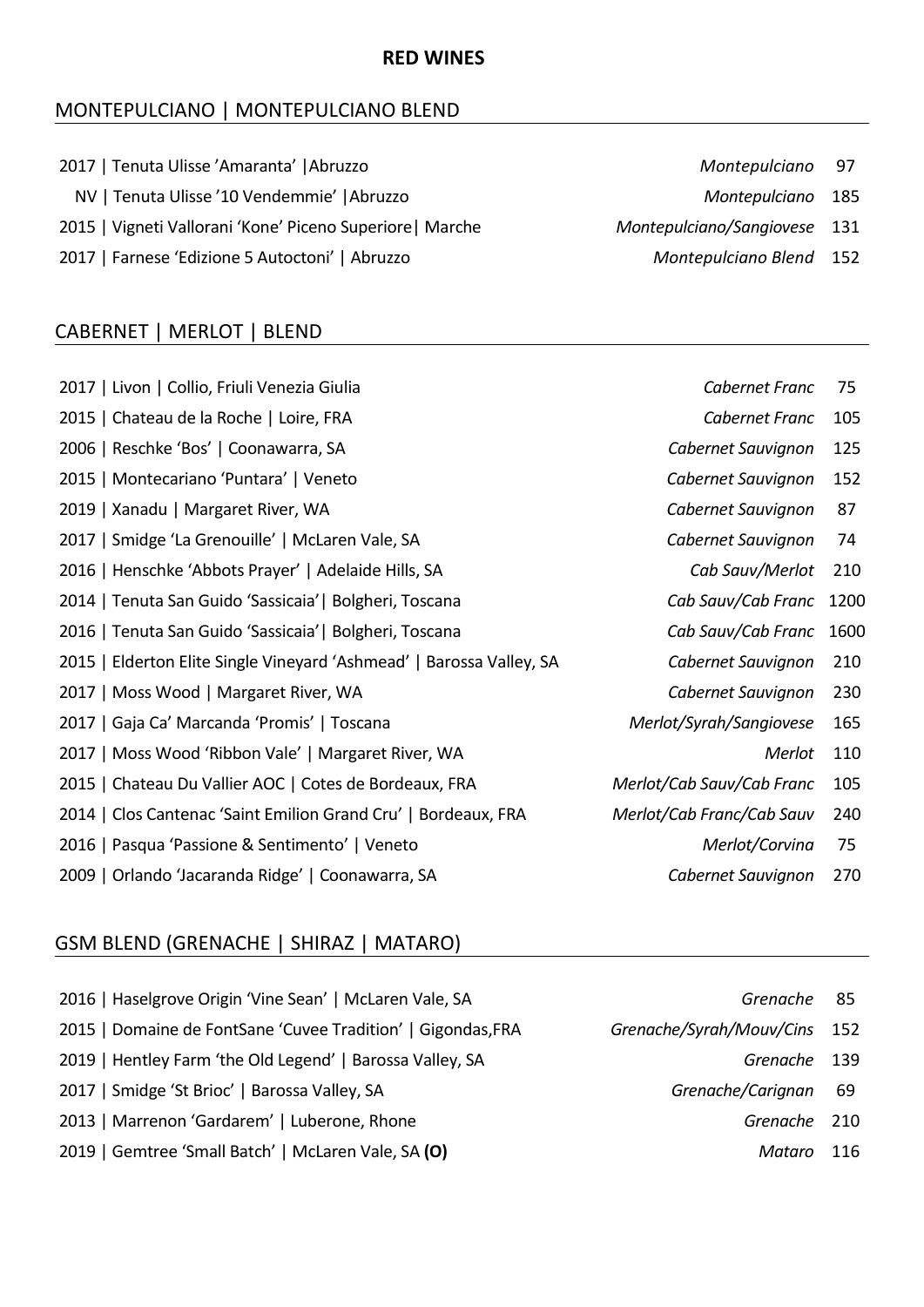### SHIRAZ | SYRAH | SHIRAZ BLEND

| 2018   Yering Station 'Estate'   Yarra Valley, VIC                      | Shiraz/Viogner       | 104  |
|-------------------------------------------------------------------------|----------------------|------|
| 2020   Silkman 'Estate'   Hunter Valley, NSW                            | Shiraz/Pinot Noir    | 74   |
| 2018   Vincent Paris 'Selection' Crozes Hermitage   Northern Rhone, FRA | Syrah                | 87   |
| 2019   Kay Brothers 'Basket Pressed'   McLaren Vale, SA                 | <b>Shiraz</b>        | 79   |
| 2018   Leeuwin Estate 'Art Series'   Margaret River, WA                 | <b>Shiraz</b>        | 99   |
| 2017   Alessandro di Camporeale 'Kaid' Riserva   Sicilia                | Syrah                | 124  |
| 2016   Smidge 'S'   Barossa Valley, SA                                  | <b>Shiraz</b>        | 157  |
| 2018   The Yard 'Riversdale'   Great Southern, WA                       | Shiraz               | 81   |
| 2017   Mount Langi Ghiran 'Talus'   Grampians, VIC                      | <b>Shiraz</b>        | 135  |
| 2018   Domaine Jolivet 'L'Instinct' Saint Joseph   Northern Rhone, FRA  | Syrah                | 145  |
| 2017   Kay Brothers 'Amery Vineyards Block 6'   McLaren Vale, SA        | <b>Shiraz</b>        | 290  |
| 2012   Serafino 'Terremoto'   McLaren Vale, SA                          | <b>Shiraz</b>        | 220  |
| 2018   Torbreck 'The Gask'   Eden Valley, SA                            | <b>Shiraz</b>        | 159  |
| 2013   Torbreck 'Run Rig'   Barossa Valley, SA                          | Shiraz/Viogner       | 780  |
| 2015   Henschke 'Mount Edelstone'   Eden Valley, SA                     | <b>Shiraz</b>        | 420  |
| 2014   Penfolds 'Bin 95 Grange'   MultiRegional, SA                     | Shiraz/Cab Sauv      | 1600 |
| 2013   Penfolds 'Bin 95 Grange'   MultiRegional, SA                     | Shiraz/Cab Sauv      | 1600 |
| 2011   Penfolds 'Bin 95 Grange'   MultiRegional, SA                     | Shiraz/Cab Sauv      | 2000 |
| 2010   Penfolds 'Bin 95 Grange'   MultiRegional, SA                     | Shiraz/Cab Sauv      | 1700 |
| 2008   Penfolds 'Bin 95 Grange'   MultiRegional, SA                     | Shiraz/Cab Sauv      | 1600 |
| 2006   Penfolds 'Bin 95 Grange'   MultiRegional, SA                     | Shiraz/Cab Sauv 2000 |      |
| 2004   Penfolds 'Bin 95 Grange'   MultiRegional, SA                     | Shiraz/Cab Sauv 1700 |      |

## **NON ALCOHOLIC/LOW ALCOHOL WINES**

| Lisa McGuigan 'Zero'   Hunter Valley, NSW | Chardonnay           | 50 |
|-------------------------------------------|----------------------|----|
| Lindeman's   VIC                          | Semillion/Chardonnay | 50 |
| Plus & Minus   Langhorne Creek, SA        | <b>Pinot Noir</b>    | 50 |
| Edenvale   NSW                            | Cabernet Sauvignon   | 50 |
| Lisa McGuigan 'Zero'   Hunter Valley, NSW | Shiraz               | 50 |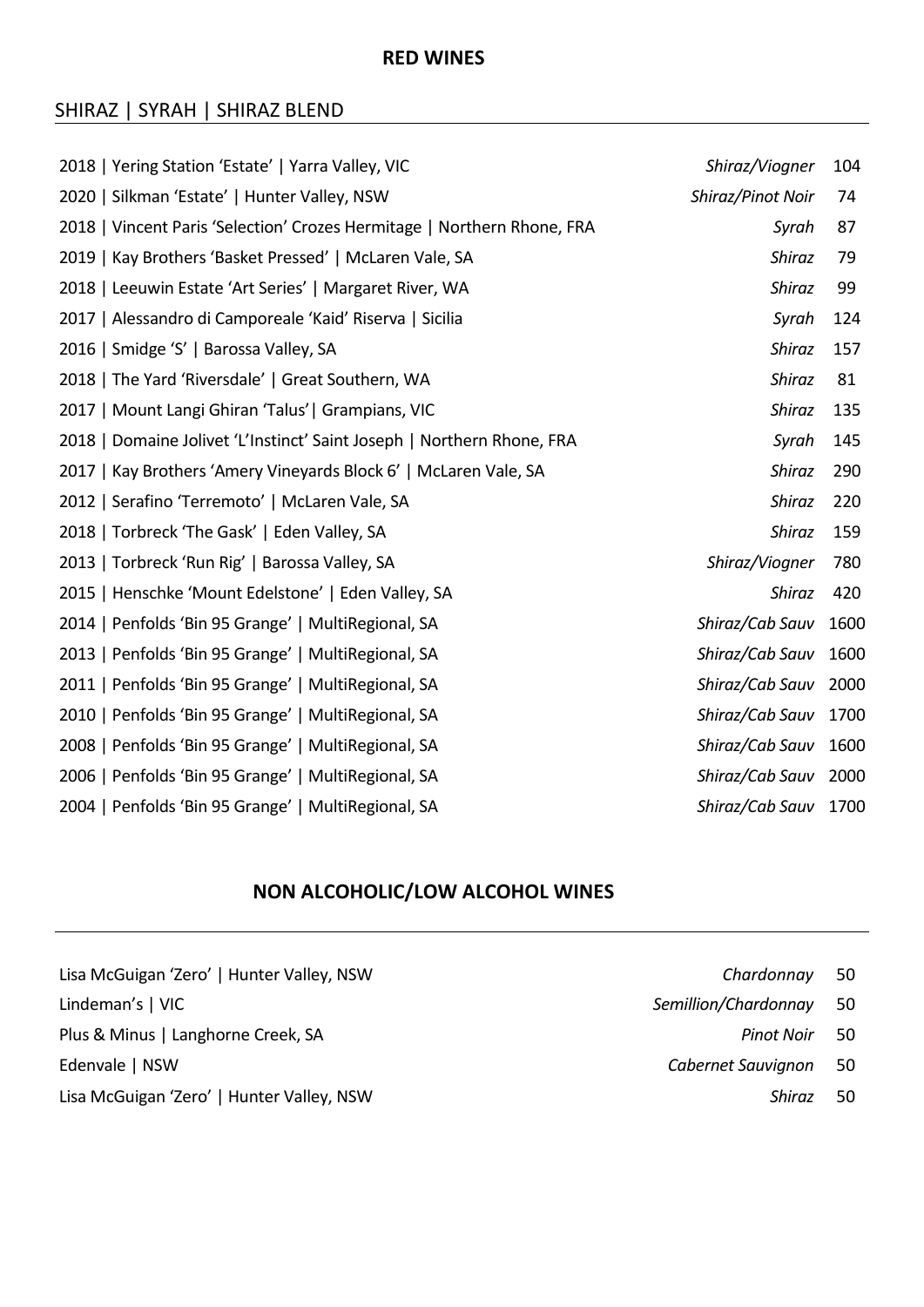#### **DESSERT WINES**

| <b>LIGHTLY SPARKLING</b><br>btl                                  |                    | 125 ml |     |
|------------------------------------------------------------------|--------------------|--------|-----|
|                                                                  |                    |        |     |
| 2019   Lisa McGuigan 'Black Moscato'   Hunter Valley, NSW 0.75 L | Muscat/Frontignac  | 15     | 75  |
| 2014   Picchione   Sangue di Giuda, Lombardia 0.75 L             | Bonarda/Barbera    |        | 70  |
|                                                                  |                    |        |     |
| <b>RICHLY SWEET</b><br>btl                                       |                    | 70 ml  |     |
|                                                                  |                    |        |     |
| 2012   Nals Margreid 'Passito'   Alto Adige, Trentino 0.75 L     | Moscato G          |        | 140 |
| 2018   Cantine Pellegrino 'Passito'   Pantelleria, Sicilia 0.5 L | Zibibbo            | 16     | 105 |
| 2013   Pannon Tokaji Aszú 5 Puttonyos   Hungary 0.5 L            | <b>Furmint</b>     |        | 170 |
| 2003   Rossetti 'Il Nostro' Vin Santo   Chianti, Toscana 0.375L  | Malvasia/Trebbiano | 18     | 72  |
| 2016   Bimbadgen 'Botrytis'   Riverina, NSW 0.375L               | Semillion          | 12     | 48  |
| NV   Bethany 'Late Harvest Rieling'   Barossa Valley, SA 0.5 L   | Riesling           |        | 69  |
|                                                                  |                    |        |     |
|                                                                  |                    |        |     |

#### FORTIFIED 70 ml

#### btl

Fortified wines are made with an addition of spirit, usually Brandy…

| 2016   Collefrisio 'Sottosopra'   Abruzzo 0.5 L               | Montepulciano/Sour Cherry |    | 70     |
|---------------------------------------------------------------|---------------------------|----|--------|
| NV   Valdespino 'Pedro Ximenez'   Jerez, Andalucia 0.75 L     | Pedro Ximenez             |    | 14 110 |
| 2011   Rozes LBV Vintage Port   POR 0.75 L                    | Touriga/Tinta             | 19 | 170    |
| NV   Rozes Tawny Port   POR 0.75 L                            | Touriga/Tinta             |    | 95     |
| NV   Gonzales Byass Solera 1847 Cream   Jerez, SPA 0.75 L     | Palomino/Pedro Ximenez    |    | 125    |
| NV   Grant Burge 'Muscat' 10 y.o.   Barossa Valley, SA 0.75 L | Muscat                    | 16 | 120    |

#### GRAPPA

30 ml

Grappa is a traditionally Italian spirit distilled from all the solid matter left over from wine making.

| Gaja & Rey   Piemonte                    | Chardonnay                             | 22 |
|------------------------------------------|----------------------------------------|----|
| Grappa Alberti   Campania                | Falanghina                             | 17 |
| Masi Barrique   Veneto                   | Amarone                                | 19 |
| Masi Serego Alighieri   Veneto           | Amarone                                | 16 |
| Eligo dell'Ornellaia Riserva   Toscana   | Cab Sauv/Merlot/Cab Franc              | 20 |
| Antichi Poderi Jerzu   Sardegna          | Cannonau                               | 16 |
| Vecchia Grappa Caffo Barrique   Calabria | Pinot Grigio/Chard/Sauvignon B/Refosco | 18 |
| Sgnape dal Fogolar   Friuli              | Cabernet/Chardonnay/Sauvignon          | 19 |